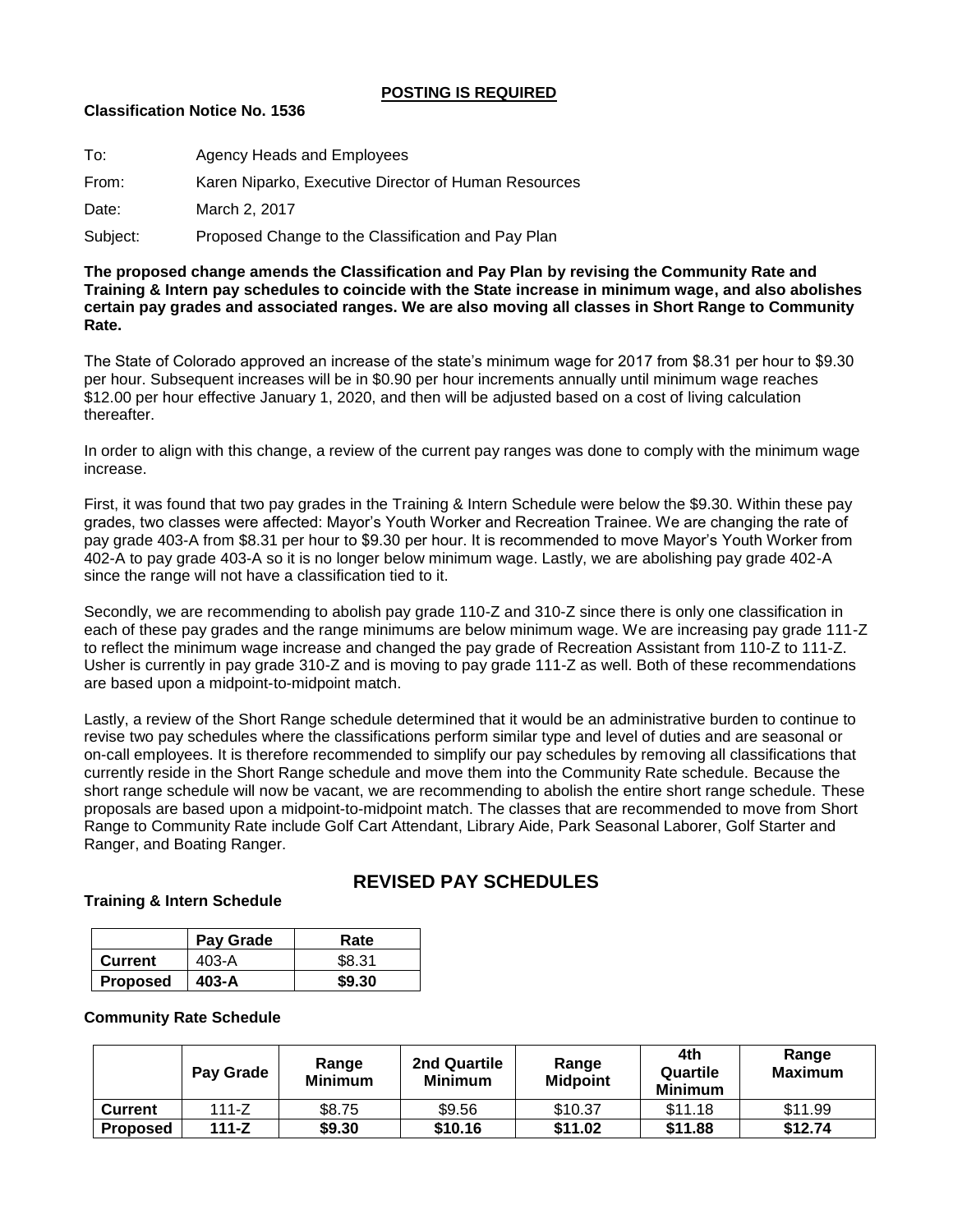### **ABOLISHED PAY GRADES & ASSOCIATED RANGES**

| Pay Grade | Range<br><b>Minimum</b> | 2nd Quartile<br><b>Minimum</b> | Range<br><b>Midpoint</b> | 4th<br>Quartile<br><b>Minimum</b> | Range<br><b>Maximum</b> |
|-----------|-------------------------|--------------------------------|--------------------------|-----------------------------------|-------------------------|
| $110-Z$   | \$8.31                  | \$9.08                         | \$9.85                   | \$10.61                           | \$11.38                 |
| $310-Z$   | \$8.31                  | \$9.93                         | \$11.55                  | \$13.17                           | \$14.79                 |

|         | Pay Grade | Rate |
|---------|-----------|------|
| Current |           |      |

| Pay<br>Grade | Range<br>Minimum | 2nd<br>Quartile | Range<br><b>Midpoint</b> | 4 <sup>th</sup><br><b>Quartile</b> | Range<br>Max |
|--------------|------------------|-----------------|--------------------------|------------------------------------|--------------|
| $212-Y$      | 8.31             | 8.56            | 8.81                     | 9.06                               | 9.31         |
| $215 - Y$    | 8.58             | 8.84            | 9.10                     | 9.35                               | 9.61         |
| $216-Y$      | 8.79             | 9.05            | 9.32                     | 9.58                               | 9.84         |
| $217 - Y$    | 9.01             | 9.28            | 9.55                     | 9.82                               | 10.09        |
| $218-Y$      | 9.24             | 9.52            | 9.80                     | 10.07                              | 10.35        |
| $219-Y$      | 9.47             | 9.76            | 10.04                    | 10.33                              | 10.61        |
| $220 - Y$    | 9.71             | 10.00           | 10.30                    | 10.59                              | 10.88        |
| $221 - Y$    | 9.95             | 10.25           | 10.55                    | 10.84                              | 11.14        |
| $225 - Y$    | 10.99            | 11.32           | 11.65                    | 11.98                              | 12.31        |
| $226 - Y$    | 11.26            | 11.60           | 11.94                    | 12.27                              | 12.61        |
| $310-Y$      | 8.31             | 8.88            | 9.46                     | 10.03                              | 10.60        |
| $323-Y$      | 14.69            | 15.70           | 16.72                    | 17.73                              | 18.74        |

#### **ABOLISHED PAY SCHEDULE (Short Range)**

### **PAY RATE OR PAY RANGE CHANGE**

| <b>Current</b><br>Job Code | <b>Classification Title</b> | <b>Present</b><br>Pay Grade & Range | <b>Proposed</b><br>Pay Grade and Range: |
|----------------------------|-----------------------------|-------------------------------------|-----------------------------------------|
| TA1585                     | Mayor's Youth Worker        | 402-A (\$8.31)                      | 403-A (\$9.30)                          |
| TA2585                     | <b>Recreation Trainee</b>   | 403-A (\$8.31)                      | 403-A (\$9.30)                          |
| CG2943                     | <b>Golf Cart Attendant</b>  | 212-Y (\$8.31/\$8.81/\$9.31)        | 111-Z (\$9.30/\$11.02/\$12.74)          |
| LG2888                     | Library Aide                | 212-Y (\$8.31/\$8.81/\$9.31)        | 112-Z (\$9.38/\$11.12/\$12.85)          |
| CG2113                     | Park Seasonal Laborer       | 225-Y (\$10.99/\$11.65/\$12.31)     | 113-Z (\$10.06/\$11.92/\$13.78)         |
| CG2378                     | Golf Starter and Ranger     | 310-Y (\$8.31/\$9.46/\$10.60)       | 111-Z (\$9.30/\$10.37/\$12.74)          |
| CG1844                     | <b>Boating Ranger</b>       | 323-Y (\$14.69/\$16.72/\$18.74)     | 118-Z (\$14.27/\$16.91/\$19.25)         |
| RG2909                     | <b>Recreation Assistant</b> | 110-Z (\$8.31/\$9.85/\$11.38)       | 111-Z (\$9.30/\$11.02/\$12.74)          |
| RG2401                     | Lifeguard                   | 111-Z (\$8.75/\$10.37/\$11.99)      | 111-Z (\$9.30/\$11.02/\$12.74)          |
| RG2347                     | Usher                       | 310-Z (\$8.31/\$11.55/\$10.60)      | 111-Z (\$9.30/\$11.02/\$12.74)          |

Per Career Service Rule 7-37 A – "If it is determined, as a result of an audit or maintenance study, that changes to the classification and pay plan are necessary, the effective date of any resulting changes to the classification and pay plan shall be the beginning of the first work week following approval by the Mayor or by the City Council over the Mayor's veto."

The Career Service Executive Personnel Director shall provide those appointing authorities who are affected with a draft of proposed changes in the plan, and notice shall be posted on appropriate bulletin boards at least thirteen calendar days from the date of this notice.